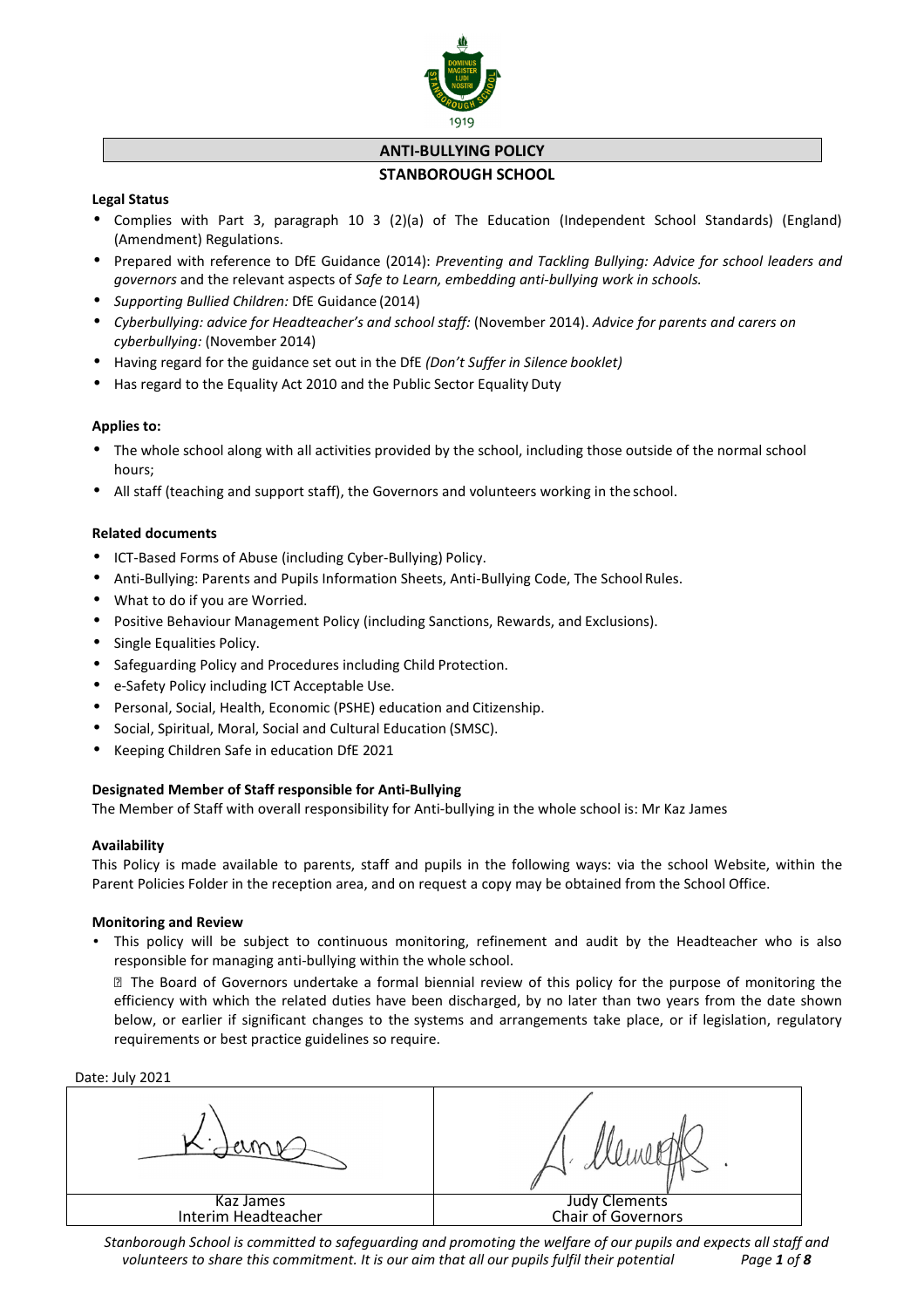#### **Introduction**

All pupils have an absolute right to be educated in a safe and secure environment and to be protected from others who may wish to harm, or abuse them. Bullying behaviour is a problem for both the aggressor and the victim and should be addressed in positive and constructive ways which provide opportunities for growth and development of the individuals involved. Bullying is not acceptable under any circumstances and is best prevented through a school ethos based on mutual respect, fairness and equality. Management of bullying is a shared responsibility and strategies should involve the school staff, pupils, parents and other professionals as appropriate.

#### **Principles - Aims and Objectives**

Governors, teaching and non-teaching staff, pupils and parents should understand what bullying is, and should be familiar with the school policy - implementing the policy when bullying is recognized or reported. They should know that bullying is not acceptable and will not be tolerated and should work together to build a school ethos where bullying is minimized. Bullying can cause physical harm, emotional harm and psychological damage. The Headteacher is responsible for ensuring that all teaching and non-teaching staff receive sufficient training, to be equipped to identify and deal with incidents of bullying. Every incident of bullying is dealt with, as a safeguarding matter in accordance with Keeping Children Safe in Education 2021.

At Stanborough School, we seek to create a culture in which bullying of any kind, either against pupils or adults is not accepted by any member of the school community. As an organisation that is serious about child protection, we will also be serious about preventing and tackling bullying whether it is on the grounds of race, religion, educational need, disability or sexual orientation. Bullying of any kind can threaten both the mental health and educational progress of our pupils. Stanborough School enables all members of the school community to understand what constitutes bullying; making it clear to pupils, staff, parents and guardians that bullying is completely unacceptable. We strongly believe that our pupils have the right to study in a safe, supportive and secure environment, free from physical threats, verbal taunts and any form of harassment. Incidents of bullying threaten this and cause enormous stress to victims. We are therefore strongly committed to the avoidance of bullying in all its forms. We provide a clear framework for dealing with incidents of bullying, ensuring that bullies are dealt with swiftly and firmly. Our aim is to promote positive relationships amongst all members of the school community and to develop a culture in which individuals are listened to and their concerns taken seriously.

We believe that the principal means of prevention is through the maintenance of conditions where bullying is less likely to flourish and is more easily detected. As we are a relatively small school, all pupils are known to us personally and it is therefore easier for us to detect signs of possible distress. Moreover, we feel that it is important that pupils have free and informal access to the Headteacher and other staff. This can be seen in the procedures we adopt. However, a formal anti-bullying policy is of utmost importance. This policy applies to all Stanborough School activities both on and away from the school campus. Records are kept to evaluate the effectiveness of the approach or to enable patterns to be identified. As part of our Behaviour Policy our school believes that all children and adults have the right to live in a supportive, caring environment in which pupils feel safe and free from bullying and harassment that may include cyber-bullying and prejudice-based bullying related to special educational need, sexual orientation, sex, race, religion and belief, gender reassignment or disability (as defined in the Equality Act 2010), and the use of discriminatory language. Bullying can occur through several types of anti-social behaviour. Bullying in any form will not be tolerated. We are a *'TELLING SCHOOL' We* treat all our pupils and their parents fairly and with consideration and we expect them to reciprocate towards each other, the staff and the school. Any kind of bullying is unacceptable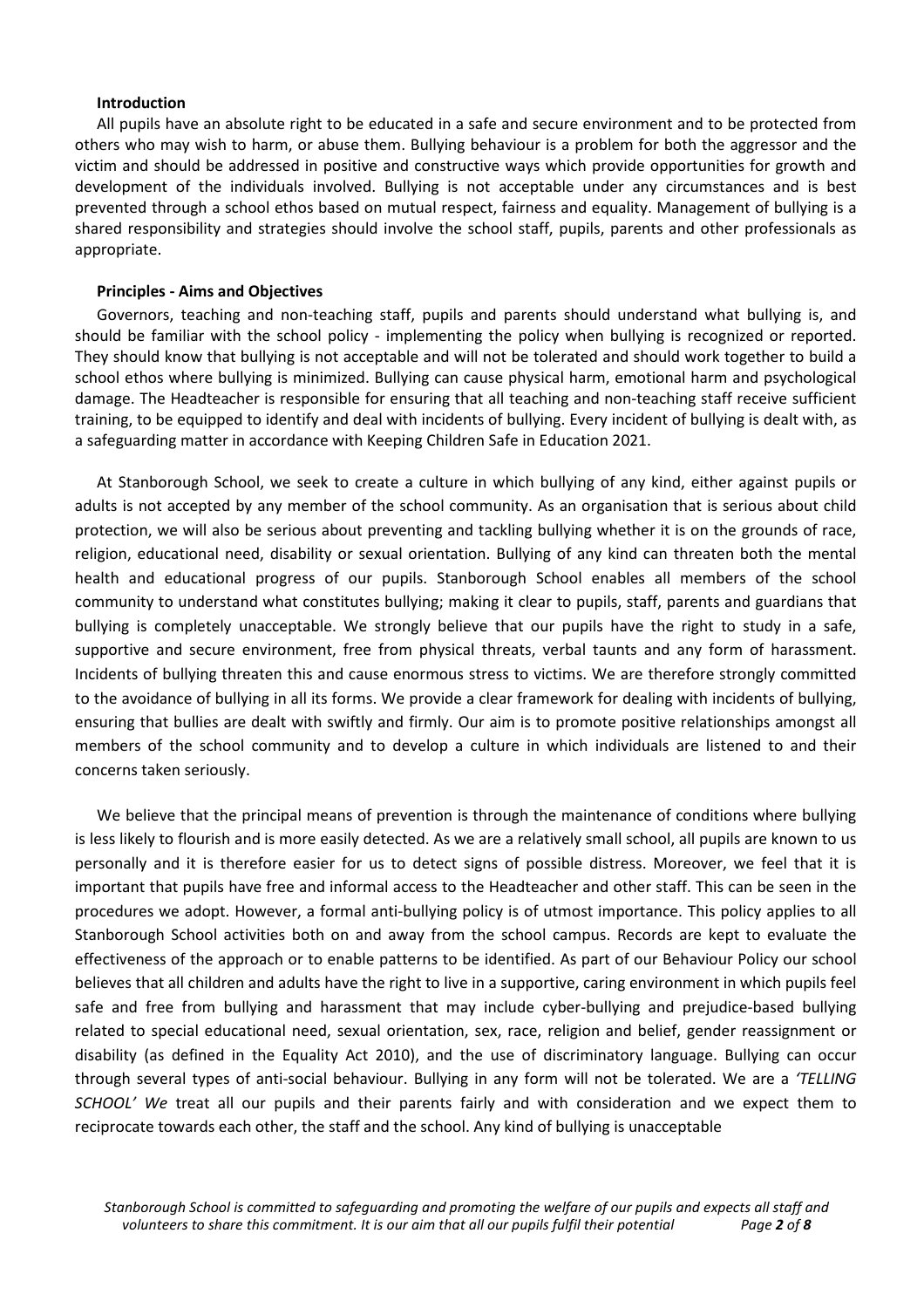### **Bullying – Child Protection Related Issues**

A bullying incident is treated as a child protection concern when there is reasonable cause to suspect that a child is suffering, or likely to suffer, significant harm. In such cases the school reports its concerns to the local authority social care department. We treat all our pupils and their parents fairly and with consideration and we expect them to reciprocate towards each other, the staff and the school. Any kind of bullying is unacceptable.

# **Definition of Bullying**

Bullying is behaviour repeated over time, either deliberate or unprovoked where there is the intention to hurt, frighten, threaten or cause suffering or humiliation to another person or group physically or emotionally. It is often motivated by prejudice against particular groups, for example, on grounds of race, religion and belief, culture, sex, gender, homophobia, special educational needs and disability (as defined in the Equality Act 2010), or because a child is adopted or is a carer. It may occur directly or through cyber-technology such as social websites, mobile phones, text messages, photographs and email. A feature of bullying in schools is that its existence is not always immediately known or suspected by those in authority. The school recognises the seriousness of both physical and emotional bullying in causing psychological damage and even suicide. Although bullying in itself is not a specific criminal act in the UK, some types of harassing or threatening behaviour or communications could be a criminal offence; for example, under the Protection from Harassment Act 1997, the Malicious Communications Act 1988, the Communications Act 2003 and the Public Order Act 1986. If our staff feel that an offence may have been committed, we will seek assistance from the police.

### **Bullying can be:**

• Emotional (indirect bullying) including isolation of others by a refusal to co-operate with them and exclusion - being unfriendly, excluding, tormenting (e.g. hiding books, threatening gestures), deliberately excluding from social groups or an activity by refusal to sit next to/ talk to/ work/ co- operate with others and refusal to follow staff instructions to do the above, or malicious rumours, e-mails or text messages, and also exclusion from play/discussions etc. with those whom they believe to be their friends.

• Physical harm or its threat including the abuse of personal property – jostling, serious fighting, pushing, kicking, hitting, taking or hiding belongings, punching or any use of violence; deliberately destroying or damaging work or possessions or removing personal property, use of weapons/threatening use of weapon (or any object which could be used as a weapon), intimidation through physical gestures and actions.

• Cyber – not occurring face to face but rather through electronic means including, but not limited to, social networking sites, internet and intranet sites, email, instant messaging, by mobile phone including through mobile threats such as unwanted text messages, phone calls, misuse of internet, emails, chat rooms and misuse of camera and video technology. For more details of this see the specific ICT-Based forms of abuse (including Cyber Bullying) Policy.

• Racist - Bullying directed at individuals of a certain race, culture, ethnicity, language, faith, community, national origin or national status. The distinctive feature of racist bullying is that the victim is attacked not as an individual but as the representative of a family, community or group. It can include racial taunts, graffiti or gestures. This is an area where schools are required to keep statistics about incidents.

• Discrimination based on religion or cultural background

• Cultural – focusing on and/or playing off perceived cultural differences or similar.

• Sexist – covers a wide range of behaviour from name calling to physical sexual assault. It is the use of sexual language or negative stereotyping on the basis of gender.

• Sexual - is unwanted or inappropriate physical contact, sexual innuendo or sexually abusive (or homophobic) comments or behaviour.

• Homophobic - This is bullying which is directed towards people who are openly gay, bisexual, are perceived as gay, or show characteristics. Heterosexual young people subject to homophobic bullying are less reluctant to report it as this may enforce the stereotypical way that they are already viewed by others so sensitivity and positive support is required for victims.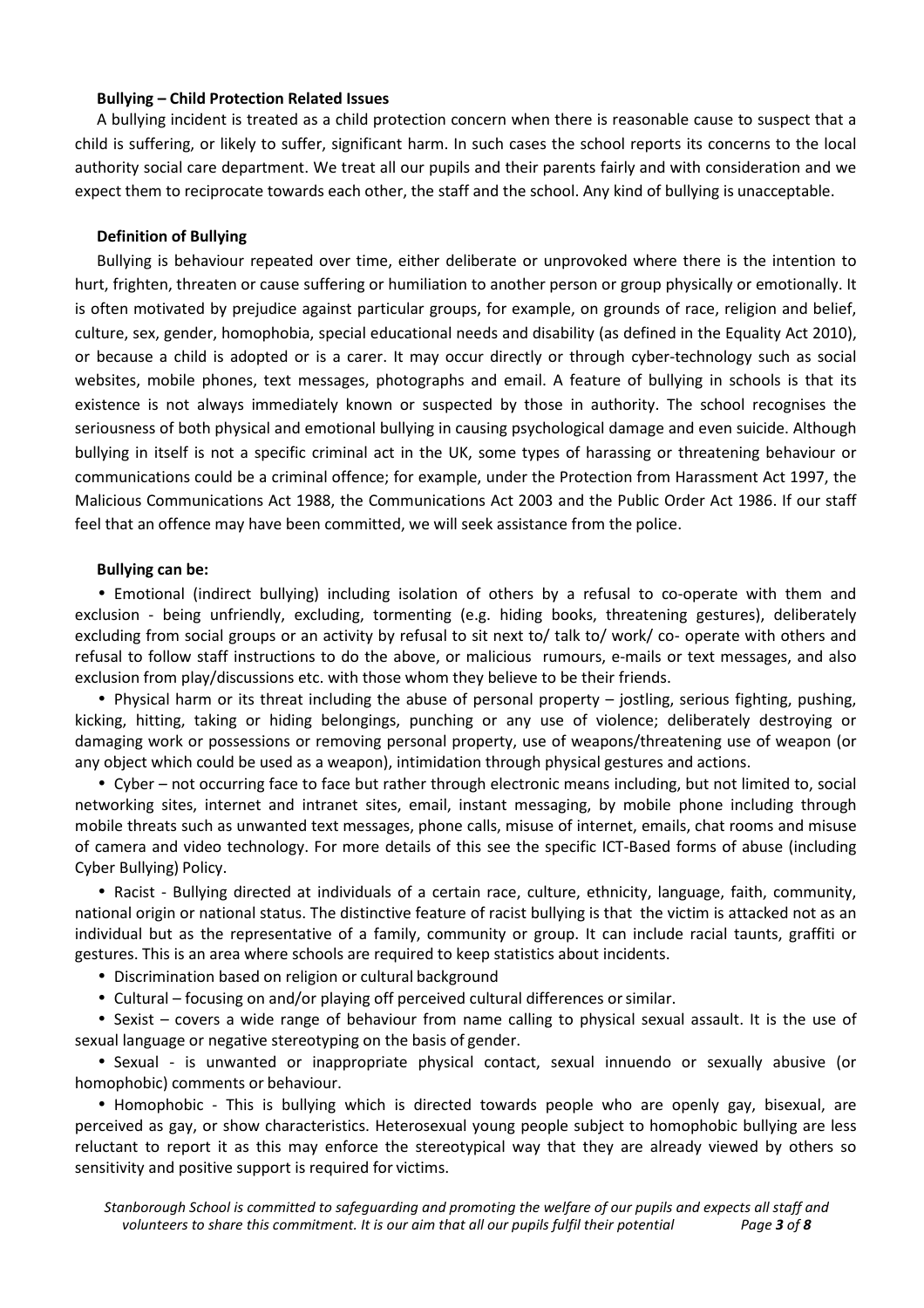• Religious – Attacking faith, belief, religious practice or custom.

• Special Educational Needs and Disability – remarking upon, drawing attention to, or discriminating against persons with physical disabilities or learning difficulties or other identified special educational needs such as emotional and behavioural disabilities (EBD) and Specific Learning Difficulties (SLD) - (Dyslexia, Dyscalculia and Dyspraxia.

• Verbal - name-calling, sarcasm, spreading rumours, making snide comments, teasing, humiliating others, threatening others, inciting others to humiliate and threaten others and

• Written – – spreading rumours, writing or printing unkind or malicious on paper.

Bullying can take place between pupil and pupil, staff and staff and staff and pupil. We consider the pastoral care of the pupils and staff to be of prime importance. In class, this role largely rests with the class teacher. It is school policy that any misdemeanour will be dealt with by the member of staff present when it occurs, whether in the playground, classroom, cloakroom or any part of the school. A common code of behaviour is expected from everyone at Stanborough School (see Behaviour Policy). All staff and volunteers at Stanborough School are expected to treat each other with a professional level of respect. The term 'bullying' is commonly associated with acts of violence but non-physical bullying is experienced by most pupils at some period during their school career.

# **Signs of Bullying**

The term 'bullying' is commonly associated with acts of violence, but nonphysical bullying is experienced by most pupils at some period during their school career. All staff must be alert to the signs of bullying. Signs and symptoms which can be used to recognize when bullying is taking place include:

- Unwillingness to return to school;
- Displays of excessive anxiety, becoming withdrawn or unusually quiet;

• Failure to produce work, or producing unusually bad work, or work that appears to have been copied, interfered with or spoilt by others;

- Books, bags and other belongings suddenly go missing, or are damaged;
- A change in established habits (e.g. giving up music lessons, change to accent or vocabulary)
- Psychological damage and diminished levels of self-confidence;
- Frequent visits to Reception with symptoms such as stomach pains, headaches and so on;
- Unexplained cuts and bruises;
- Fear of walking to and from school or of using public transport;
- Becoming anxious, withdrawn or lacking in confidence;
- Feeling ill in the morning;
- Beginning to do poorly in school work;
- Comes home with clothes torn or books damaged or "lost";
- Being afraid to use the internet or mobile phone;
- Becoming aggressive or unreasonable;
- Frequent absences, erratic attendance and late arrivals to class;
- Nervousness and jumpy when a cyber-message is received;
- Asking for extra pocket money or starts stealing money (to pay bully)
- Choosing the company of adults
- Displaying repressed body language and poor eye contact, difficulty in sleeping, experiences nightmares;
- Verbal taunts;
- Pupils sitting on their own and pupils left out of activity groups during lessons or play activities;
- Talking of suicide or running away;

Although there may be other causes for some of the above symptoms, a repetition of, or a combination of these possible signs of bullying should be investigated by parents and teachers.

*Stanborough School is committed to safeguarding and promoting the welfare of our pupils and expects all staff and volunteers to share this commitment. It is our aim that all our pupils fulfil their potential* Page **4** of **8**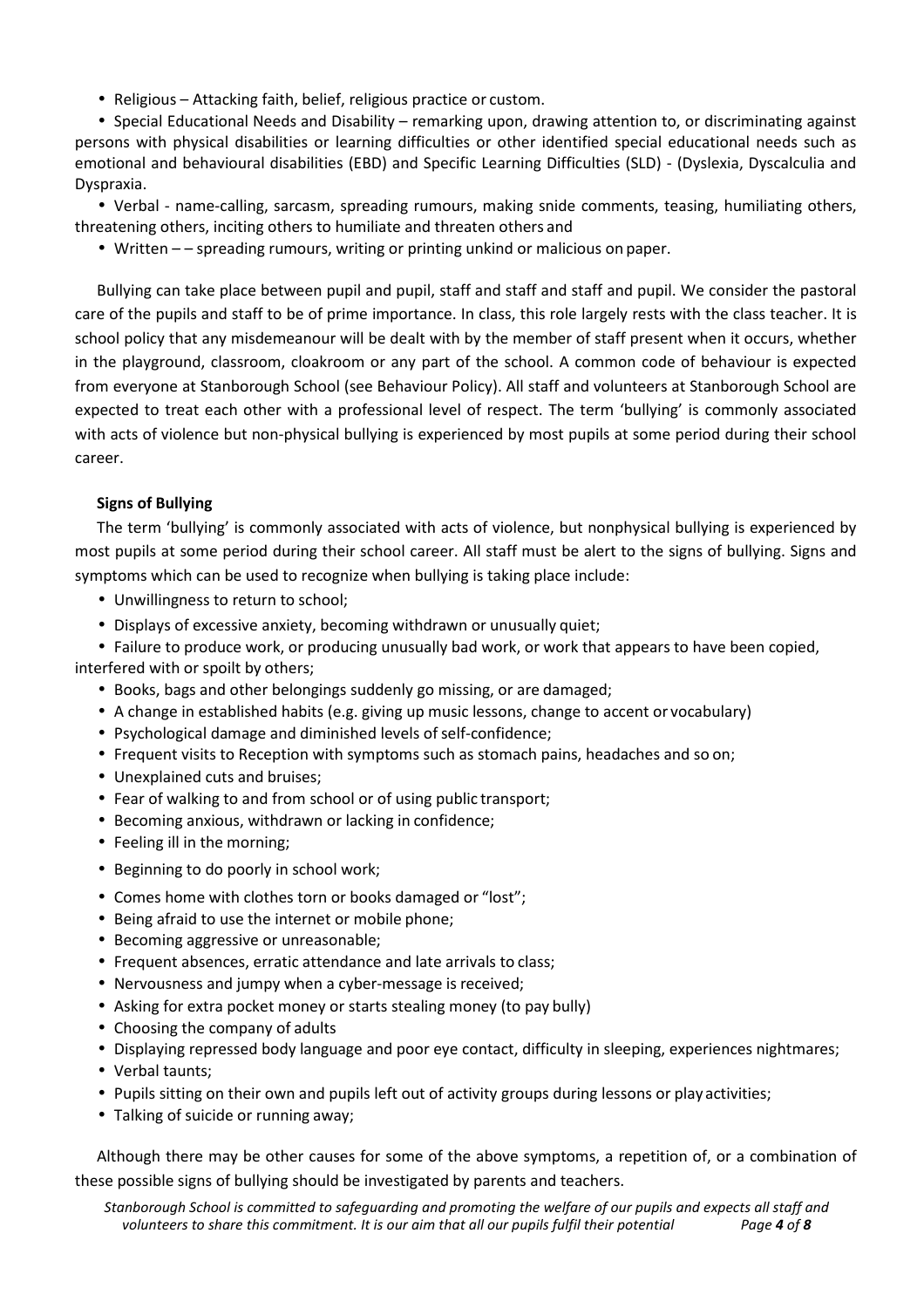# **Pupils with SEN or Disabilities.**

Particular care should be given to those pupils with SEND, including Social, Emotional and Mental Health (SEMH) concerns as they may find it more difficult to recognize and to resist bullying, They may also be more reluctant to tell people about it, increasing their sense of isolation.

### **Dealing with Bullying**

All reports or evidence of bullying should be taken seriously and appropriate action taken.

• In the case of minor bullying subject teachers and form teachers should talk to the pupils, document the incident on CPOMS. The safeguarding team will then determine the most appropriate consequence in line with the behaviour policy and inform parents.

• Where a pattern of bullying is noted form teachers are responsible for counselling pupils and should formally record and inform the senior teacher who will deal with the problem recording actions taken. The chaplain could be involved at this stage.

• When a bullying incident is severe it should be referred directly to the senior teacher and record the incident on CPOMS. The senior teacher will record the incident, and give an appropriate punishment in line with the behaviour policy. This may involve referral to a discipline committee leading to suspension (and if repeated expulsion)

• Parents should be informed for all incidents of bullying. Where serious bullying occurs or where there is a pattern of bullying, and where appropriate, they will be invited into the school to discuss the issue with relevant staff members and the pupils.

• Pupils who persist in bullying may face suspension or expulsion, and both the aggressor and victim may need to be referred to specialist support agencies such as social services.

#### **Preventative measures.**

The school will encourage an environment where bullying is minimized by:

• Raising awareness of staff through training and by taking actions promptly in terms of negative or discriminatory behaviour (See Pastoral care discipline policies, safeguarding and equality statement)

• Seeking to develop pupil's self-esteem and ethos of respect for others through assemblies, PSHE, Religious Studies and other parts of the school curriculum.

• Ensuring that pupils understand what bullying is and what strategies are available to them to deal with situations where they feel that they or others are being bullied.

• Ensuring that all pupils know that bullying is not acceptable and will not be tolerated.

- use of stories, poems, drama, role play and discussions about bullying.
- 1. Using the suggestion box placed in the school to inform staff of bullying. Direct action will not be taken on anonymous information but may make staff aware of areas of concern.

• Taking reasonable steps (e.g. adequate supervision etc) to reduce the likelihood of bullying at times and in places where it is most likely to occur (e.g. changing rooms, toilets, playground areas etc.)

• Promoting good behaviour and positive relationships based on mutual respect.

• Making pupils fully aware of the school's policy through, for example, a list of expectations outlined in the pupil planner.

• Promoting anti-bullying through education using the curriculum, tutorial time and in particular the Personal, Social, Health, Economic education (PSHE) programme to raise awareness of issues relating to bullying.

• Informing parents by various means of the school's anti-bullying policy whilst encouraging them to support it.

- Providing counselling and help for victims of bullies and for bullies themselves.
- Giving support to those involved in bullying to enable them to change their behaviour.
- Imposing reasonable, proportionate and consistent sanctions as and when necessary.

*Stanborough School is committed to safeguarding and promoting the welfare of our pupils and expects all staff and volunteers to share this commitment. It is our aim that all our pupils fulfil their potential Page 5 of 8*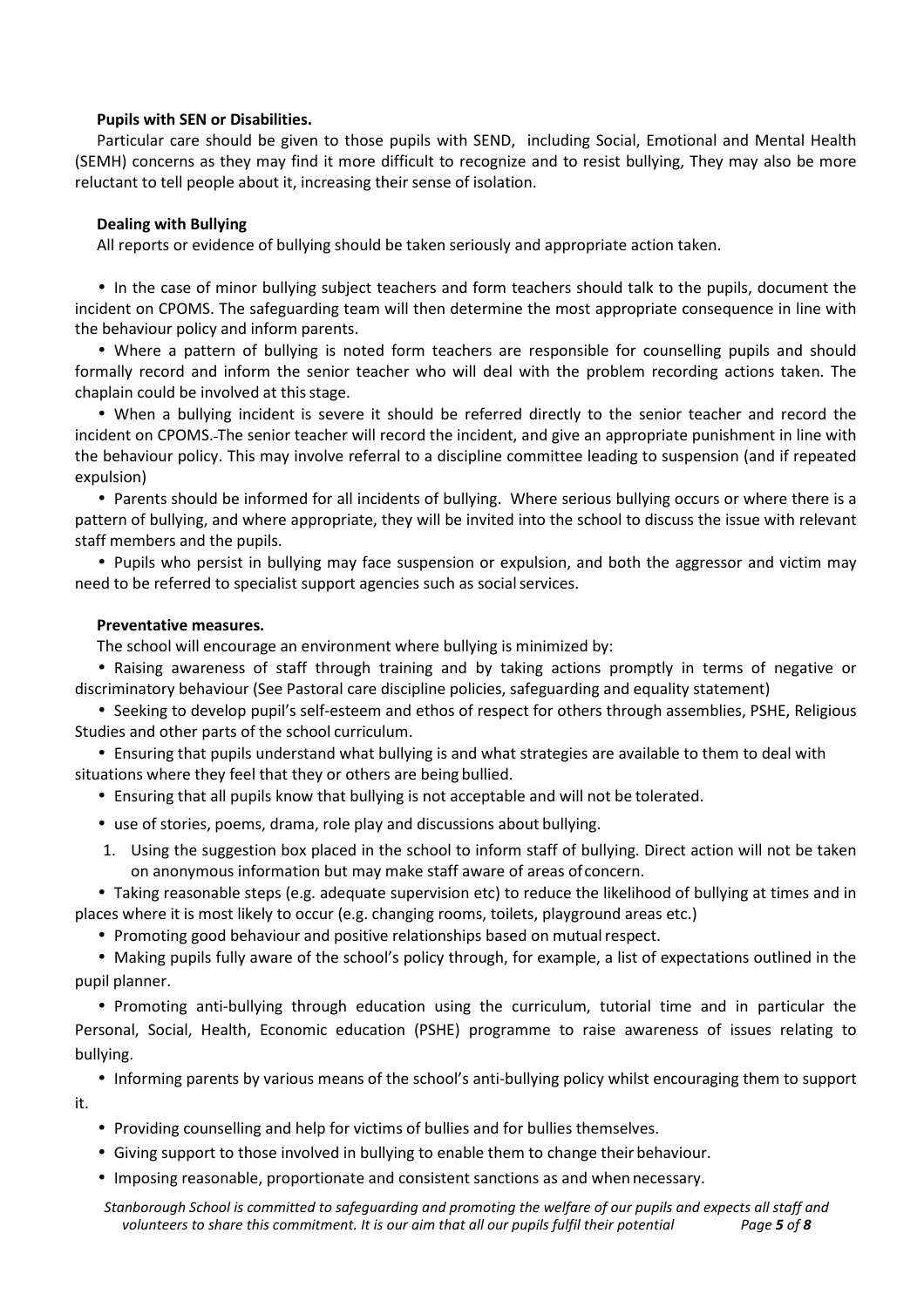• Seeking the support of outside professional agencies as appropriate.

• Developing initiatives to raise awareness of the negative impact of bullying by any member of our community such as an anti-bullying week and peer mentoring.

• Familiarising all staff at Stanborough School with the anti-bullying policy through In-Service training and Professional Development to ensure it is applied consistently and fairly and by showing respect for all members of the school community, they act as good role models for pupils.

Stanborough School's Anti-bullying Policy is dovetailed with the Behaviour Management Policy (with support for the victim and the bully) and makes it clear what the sanctions are for bullying. At Stanborough School we implement disciplinary sanctions that reflect the seriousness of an incident and convey a deterrent effect. If necessary, strong sanctions, such as exclusion, would be used in cases of severe and persistent bullying. It is incumbent on Stanborough School to have clear policies that are communicated to parents, pupils and staff, along with creating an environment of good behaviour and respect, with helpful examples set by staff and older pupils. Integral to our policy is involving parents and making sure pupils are clear about the part they can play to prevent bullying, including when they find themselves as bystanders. Handling of a bullying incident is given much thought to ensure that the facts are fully known, agreed and understood by the bully/ies and the victim(s). Bullying instances are reported and recorded so that patterns can be identified.

### **Cyber-bullying Preventative Measures**

In accordance with legislative requirements, we have a whole school approach to online safety. This includes annual update training for staff regarding online safety. The school also organises annually an awareness session for parents with regards to online safety. We expect all pupils to adhere to the safe use of the internet as detailed in our ICT-Based Forms of Abuse E-safety Policy.

#### **Procedures**

It is important that all staff be alert to early signs of distress in pupils. If a member of staff witnesses a bullying incident, in any form, or is approached by a pupil about bullying, they should investigate the incident without delay according to the agreed procedures that are as follows:

- Minor cases of verbal or physical unpleasantness should be dealt with on the spot by the teacher
- Pupils should be reminded of the standards of behaviour expected.

• Where an incident gives greater cause for concern, teaching or support staff who witness or are told of the bullying should take a detailed record of the incident and names of those involved. The record of bullying must be entered on CPOMS.

• **DSL** A member of the safeguarding team will investigate the incident and hand it over to the senior teacher, if necessary, for disciplinary action. The Headteacher of School and the Assistant Headteacher should be kept informed of any instances of bullying.

• Parents will always be informed if their child has been found to be either a victim or a perpetrator of a bullying incident.

• Victims, alleged bullies and witnesses should be interviewed separately by the teacher first involved and are required to write down independent accounts of the incidents/situations. In the course of this procedure enquiries should be made to ascertain whether or not the alleged bully has been involved in similar incidents involving this or other pupils, thus enabling patterns of behaviour to be established.

• If a first offence is of a serious nature, the Assistant Headteacher should be informed as a matter of urgency.

• Bullying which has been recurrent or persistent, should be discussed by the Headteacher with the Assistant Headteacher.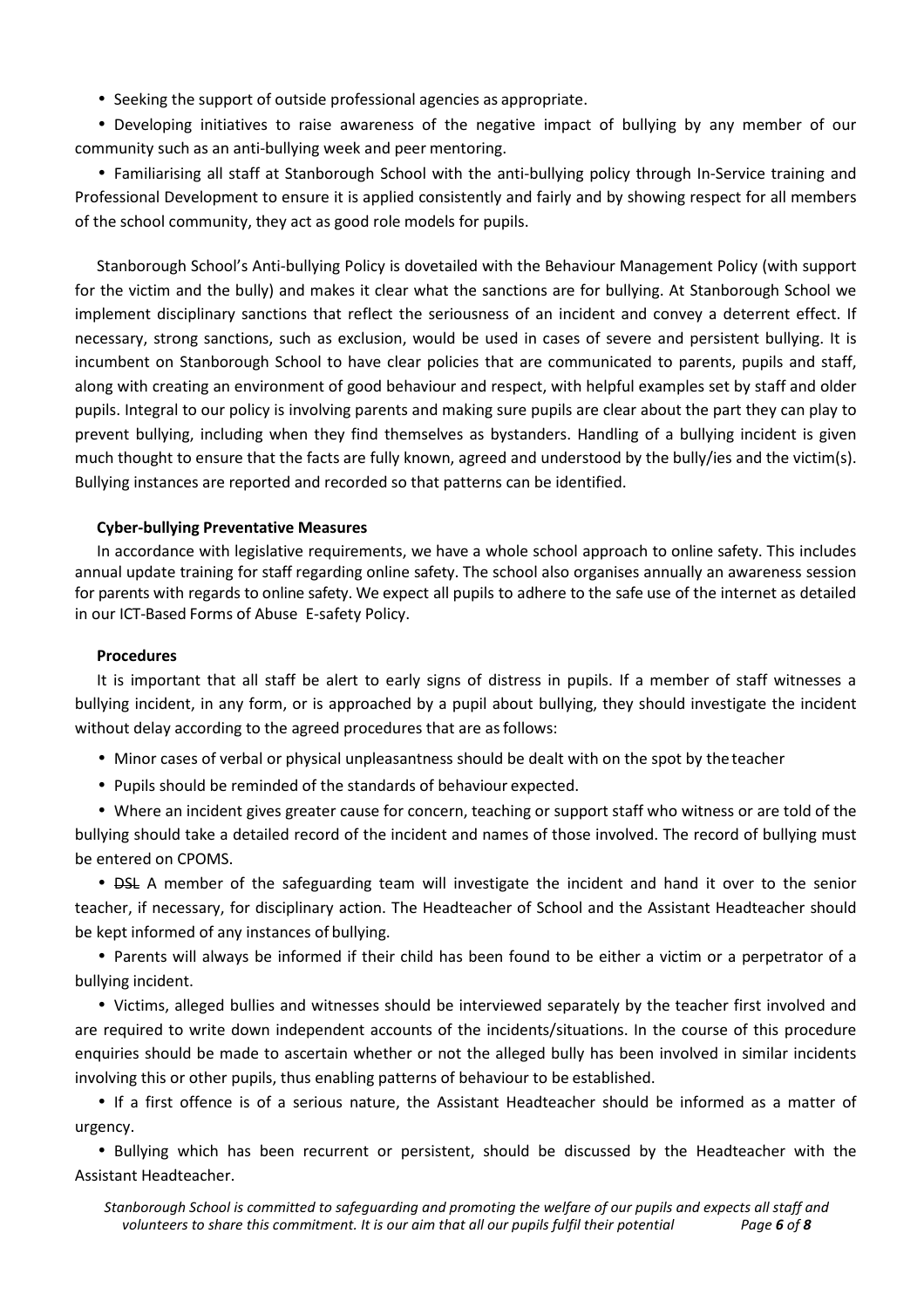• The school will continue to monitor the wellbeing of the victim and the behaviour of the bully. Meet with the victim on the review date to determine whether the bully/ies have stopped their behaviour. If the bullying has stopped comment favourably to the bully, inform staff that the problem has stopped. Inform the Headteacher if the bullying has continued. The Headteacher will then take appropriate action.

• It should always be acknowledged that on rare occasions some pupils set themselves up as victims, and the reasons for this should be thoroughly investigated and appropriate support given.

• The School Behaviour Policy is central to the school's stance against bullying.

The above process and sanctions should impress on the person instigating any act of bullying that:

- Their action is totally unacceptable.
- It is meant as a deterrent to enabling repeat behaviour.
- It is a signal to other members of the community that bullying is not tolerated.

Action should then be taken with regard to each of the following:

• Advice and support for the victim in accordance with the Behaviour Policy.

• Sanctions imposed will be relative to the age of the pupil. The bully must understand what he/she has done and why the sanctions are being applied. Sanctions and support for the bully are used in accordance with the Behaviour Policy.

- Informing the parent of the victim, the bully and possibly others involved.
- Formally recording the incident on the pupil(s)' files.

• Giving general information to all staff, through staff briefing and staff meetings, of incidents of bullying, mentioning the type of incident and the individuals involved.

• Giving relevant feedback and reminders about appropriate behaviour to pupils.

In the event of bullying taking place among the staff, the Headteacher should be informed and appropriate decisions made with possible reference to the relevant school Employment Policies and Procedures. Accusations of bullying of a pupil (pupils) by members of staff are considered gross misconduct and will be investigated thoroughly. Every accusation should be reported to the <del>DSL</del> safeguarding team. (It should be DSL not safeguarding Team ) Each pupil is treated fairly and with respect. Members of staff to whom disclosures are made should follow safeguarding procedure as laid out in the safeguarding policy. All disclosures, whether from a pupil, a parent, a member of staff or a volunteer should be taken seriously and treated with sensitivity. The victim(s) should be made aware that their safety is considered to be of paramount importance.

# **Good Practice for Staff:**

- Be continually aware, watchful and available, promoting good behaviour and encourage the care of others.
- Ensure pupils are appropriately supervised.

• Report all cases of bullying to the safeguarding team (It should be the DSL – he or she has the overall

- responsivity. Inspectors will ask the DSL not members of the team)
	- Parents' involvement and cooperation can be sought and parents of pupils involved will be kept informed.

# **Staff Training**

We raise awareness of staff through training, so that the principles of the anti-bullying policy are understood, legal responsibilities are known, action is defined to resolve and prevent problems and sources of support are available. Where appropriate we can invest in specialised skills to understand the needs of the pupils, including those with special educational needs and disabilities, and lesbian, gay, bisexual and transgender (LGB&T) pupils.

# Cyber-bullying Preventative Measures

In accordance with legislative requirements we have a whole school approach to e-safety. This includes annual update training for staff regarding e-safety. The school also organises annually an awareness session for